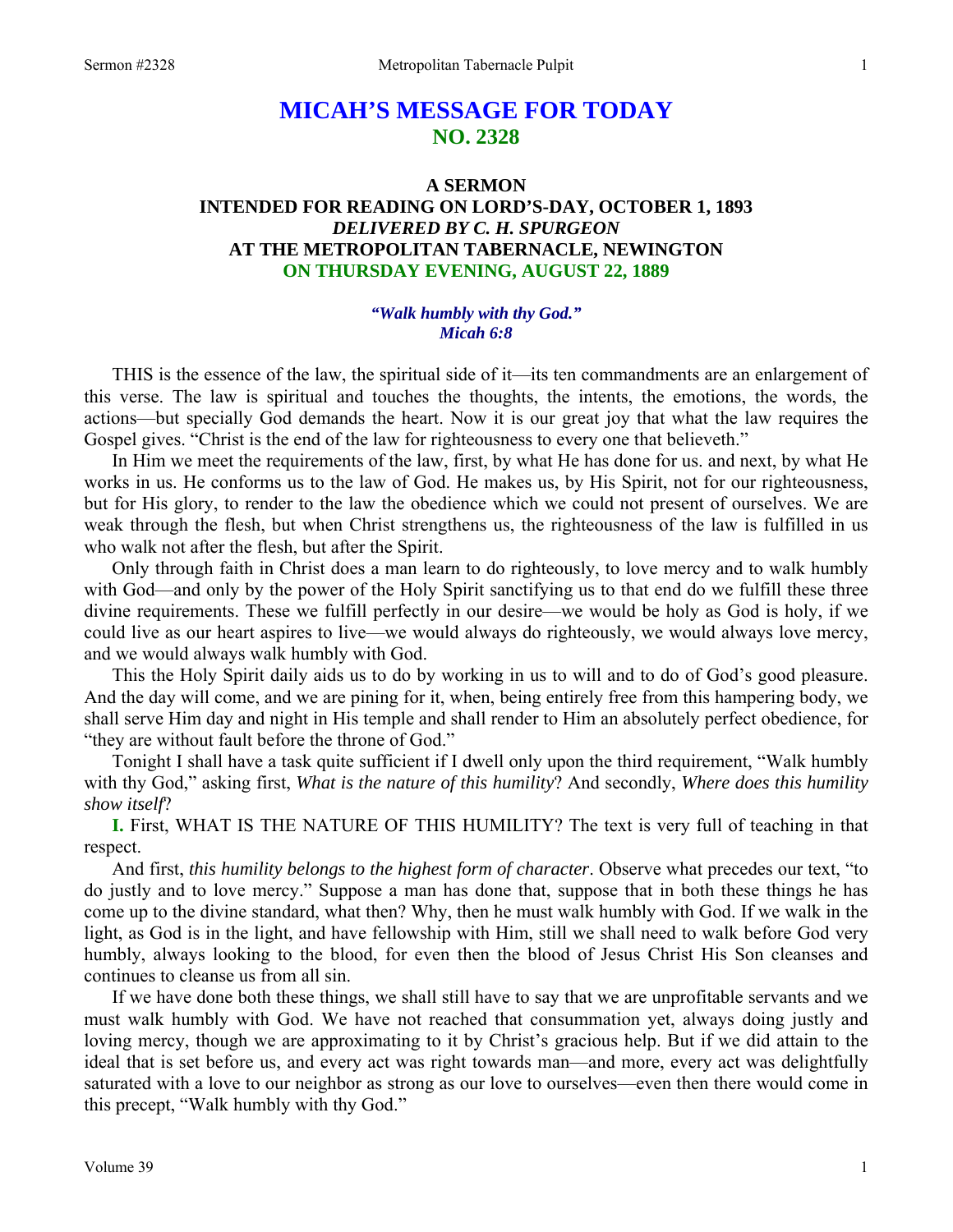Dear friends, if ever you should think that you have reached the highest point of Christian grace—I almost hope that you never will think so—but suppose that you should ever think so, do not, I pray you, say anything that verges upon boasting, or exhibit any kind of spirit that looks like glorying in your own attainments, but walk humbly with thy God.

I believe that the more grace a man has, the more he feels his deficiency of grace. All the people that I have ever thought might have been called perfect before God, have been notable for a denial of anything of the sort—they have always disclaimed anything like perfection, they have always laid low before God, and if one has been constrained to admire them, they have blushed at his admiration.

If they have thought that they were, at all, the objects of reverence among their fellow Christians, I have noticed how zealously they have put that aside with self-depreciatory remarks, telling us that we did not know all, or we should not think so of them. And therein I do admire them yet more. The praise that they put from them returns to them with interest.

Oh, let us be of that mind! The best of men are but men at the best, and the brightest saints are still sinners, for whom there is still the fountain open, but not opened, mark you, in Sodom and Gomorrah, but the fountain is opened for the house of David and for the inhabitants of Jerusalem, that even they may still continue, with all their lofty privileges, to wash, therein, and to be clean.

This is the kind of humility, then, which is consistent with the highest moral and spiritual character. Nay, it is the very clothing of such a character, as Peter puts it, "Be clothed with humility," as if, after we had put on the whole armor of God, we put this over all to cover it all up. We do not want the helmet to glitter in the sun, nor the greaves of brass upon the knees to shine before men, but clothing ourselves like officers in mufti, we conceal the beauties which will eventually the more reveal themselves.

The second remark is this, *the humility here prescribed involves constant communion with God*. Observe that we are told to walk humbly with God. It is of no use walking humbly away from God. I have seen some people very proudly humble, very boastful of their humility. They have been so humble that they were proud enough to doubt God. They could not accept the mercy of Christ, they said. They were so humble.

In truth, theirs was a devilish humility, not the humility that comes from the Spirit of God. Oh, no! This humility makes us walk with God, and beloved, can you conceive a higher and truer humility than that which must come of walking with God? Remember what Job said, "I have heard of thee by the hearing of the ear: but now mine eye seeth thee. Wherefore I abhor myself, and repent in dust and ashes."

Remember how Abraham, when he communed with God and pleaded with him for Sodom, said, "I have taken upon me to speak unto the LORD, which am but dust and ashes." "Dust"—that set forth the frailty of his nature, "ashes"—as if he was like the refuse of the altar, which could not be burnt up which God would not have. He felt himself to be, by sin, like the sweeping of a furnace, the ashes, refuse of no value whatsoever—and that was not because he was away from God, but because he was near to God. You can get to be as big as you like if you get away from God, but coming near to the Lord you rightly sing—

#### *"The more Thy glories strike mine eyes, The humbler I shall lie."*

Depend upon it that it is so. It might be a kind of weather gauge as to your communion—whether you are proud or humble. If you are going up, God is going down in your esteem. "He must increase," said John the Baptist of the Lord Jesus, "but I must decrease." The two things go together—if this scale rises, that scale must go down. "Walk humbly with thy God."

Dare to keep with God, dare to have Him as your daily Friend, be bold enough to come to Him who is within the veil, talk with Him, walk with Him as a man walks with his familiar friend—but walk humbly with Him. You will do so if you walk truly. I cannot conceive such a thing—it is impossible—as a man walking proudly with God. He takes his fellow by the arm and feels that he is as good as his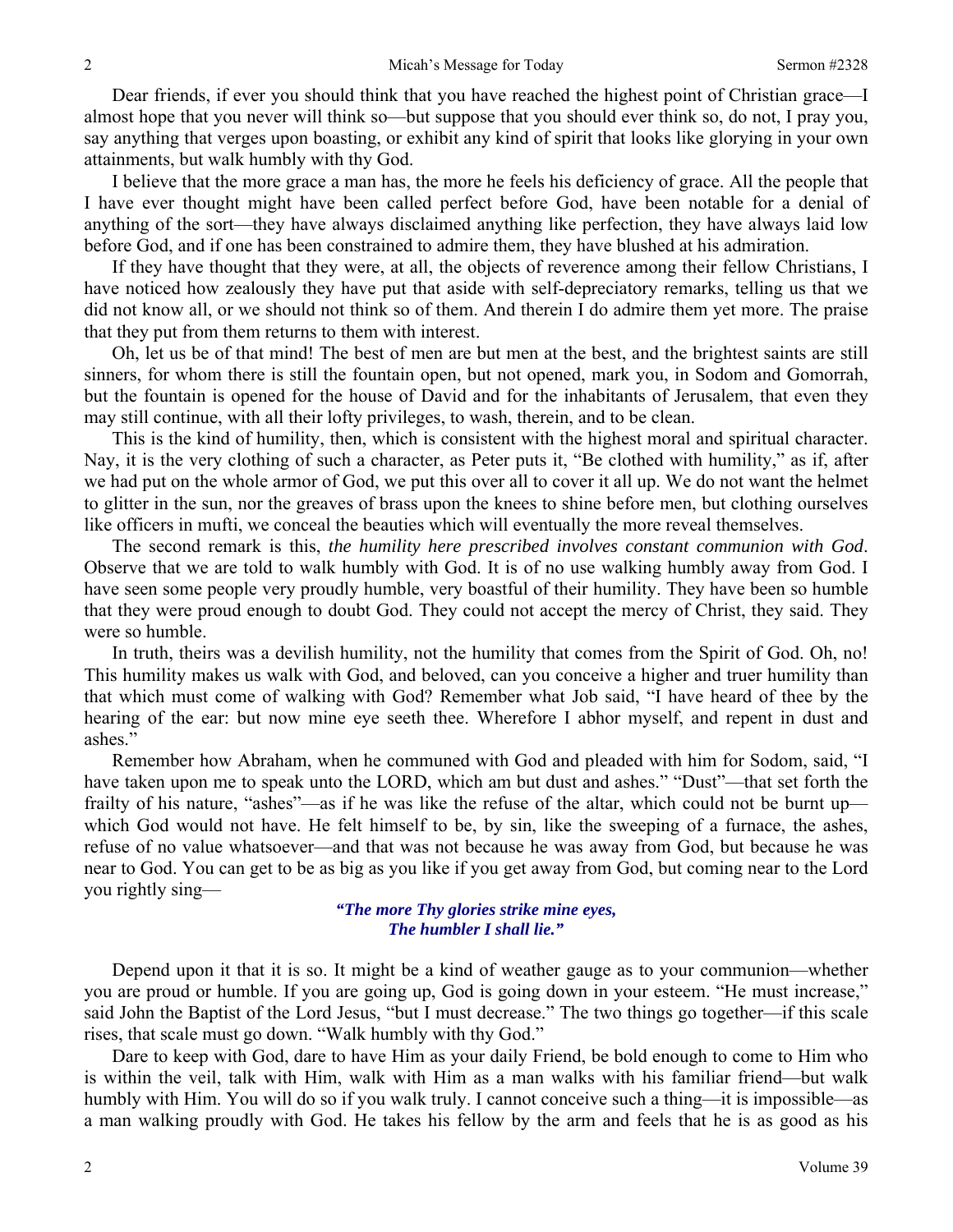neighbor, perhaps superior to him, but he cannot walk with God in such a frame of mind as that. The finite with the infinite! That alone suggests humility, but the sinful with the Thrice-Holy! This throws us down into the dust.

But next, *this humility implies constant activity*. "Walk humbly with thy God." Walking is an active exercise. These people had proposed to bow before God, as you notice in the sixth verse, "Wherewith shall I come before the LORD, and bow myself before the high God?" But the answer is not, "Bow humbly before God," but, "Walk humbly with God."

Now, beloved, when we are very actively engaged, pressed with business, one thing after another coming in, if the great Master employs us in some large concern—large, of course, only to us—if we have work after work, we are too apt to forget that we are only servants, we are doing all the business for our Master, we are only commission agents for Him. We are apt to think that we are the head of the firm. We should not think so if we did think steadily for a moment, for we should know our right position. But in the midst of activity we get cumbered with much serving and we are too apt to get off our proper level.

We have, perhaps, to rule others, and we forget that we also are men under authority. It is easy to play the little king over the little folk, but it must not be so. You must learn not only to be humble in the closet of communion—and to be humble with your Bible before you—but to be humble in preaching, to be humble in teaching, to be humble in ruling, to be humble in everything that you do, when you have as much as ever you can do.

When, from morning to night you are still pressed with this and that service, still keep your proper place. That is where Martha went wrong, you know—not in having much serving, but by getting to be mistress. She was Mrs. Martha, and the housewife is a queen. But Mary sat in the servant's place at Jesus' feet. If Martha's heart could have been where Mary's body was, then had she served aright. The Lord make us Martha-Maries, or Mary-Marthas, whenever we are busy, that we may walk humbly with God!

Next, I do not think that it is far-fetched if I say that *this humility denotes progress*. The man is to walk—and that is progress—advancing. "Walk humbly." I am not to be so humble that I feel that I cannot do any more, or enjoy any more, or be any better—they call that humility—but it begins with an S in English and the full word is SLOTH.

"I cannot be as believing, as bold, as useful as such a man is." You are not told to be humble and sit still, but to be humble and walk with God. Go forward, advance, not with a proud desire to excel your fellow Christians—not even with the latent expectation of being more respected because you have more grace—but still walk, go on, advance, grow. Be enriched with all the precious things of God. Be filled with all the fullness of God. Walk on, walk ever. Lie not down in despair. Roll not in the dust with desperation because you think high things impossible for you. Walk, but walk humbly.

You will soon find out, if you make any progress, that you have need to be humble. I believe that when a man goes back he gets proud, and I am persuaded that when a man advances, he gets humbler and that it is a part of the advance to walk more and more and more humbly. For this the Lord tries many of us, for this He visits us in the night, and chastens us, that we may be qualified to have more grace, and get to higher attainments, by being more humble, "for God resisteth the proud, and giveth grace to the humble."

If you will climb the mountainside, you shall be thirsty among the barren crags. But if you will descend into the valleys, where the red deer wander, and the brooks flow among the meadows, you shall drink to your full. Does not the hart pant for the water brooks? Do you pant for them? They flow in the valley of humiliation. The Lord bring us all there!

Next, *the humility here prescribed implies constancy—*"Walk humbly with thy God." Not sometimes be humble, but ever walk humbly with thy God. If we were always what we are sometimes, what Christians we should be! I have heard you say, I think, and I have said the same myself, "I felt very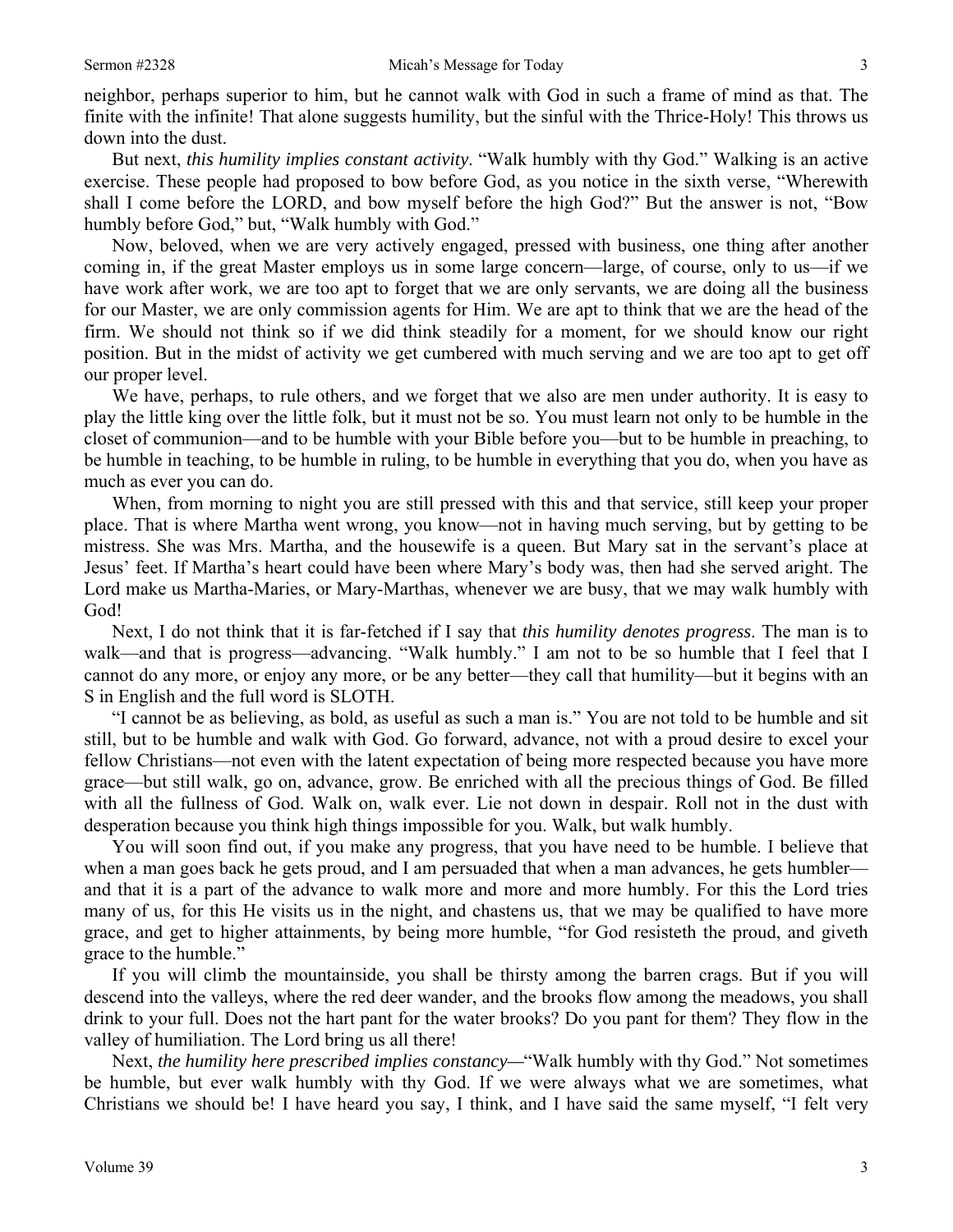broken down and lay very low at my Master's feet." Were you so the next day? And the day after did you continue so?

Is it not very possible for us to be one day, because of our great debt to our Master, begging that He would not be hard with us, and is it not possible tomorrow to be taking our brother by the throat? I do not say that God's people would do that, but I do feel that the spirit that is in them may lead them to think of doing it—one day acknowledging your Father's authority and doing His will—and another day standing outside the door and refusing to go in because the prodigal son has come home.

"Thou never gavest me a kid, that I might make merry with my friends; I have been a consistent believer, yet I never have any high joys, but as soon as this your son was come, which has devoured your living with harlots, you have killed for him the fatted calf. Here is a wretched sinner only just saved and he is in an ecstasy of delight. How can this be right?"

O elder son, O elder brother, walk humbly with your Father! Always be so under any circumstances. It is all very fine to have a lot of humility packed away in a box with which to perfume your prayers and then to come out and to be, "My lord," and some very great one in the midst of the church and in the world. This will never do.

It is not said, "Bow humbly before God now and then*.*" But as a regular, constant thing, "Walk humbly with thy God." It is not, "Bow your head like the bulrush under some conscious fault which you cannot deny," but in the brightness of your purity and the clearness of your holiness, still keep your heart in lowly reverence bowing before the throne.

Once more only, and then we will quit this part of the subject—*the humility that is here prescribed includes delightful confidence*. Do let me read the text to you, "Walk humbly with God." No, no, we must not maul the passage that way. "Walk humbly with *thy* God." Do not think that it is humility to doubt your interest in Christ—that is unbelief. Do not think that it is humility to think that He is another man's God and not yours—"Walk humbly with *thy God*."

Know that He is your God, be sure of it—come up from the wilderness leaning upon your Beloved. Have no doubt, nor even the shadow of a doubt, that you are your Beloved's and that He is yours. Rest not for a moment if there is any question upon this blessed subject. He gives Himself to you—take Him to be yours by a covenant of salt that never shall be broken—and give yourself to Him, saying, "I am my beloved's, and my beloved is mine." "Walk humbly with thy God."

Let not anything draw you away from that confidence. But then, in comes the humility. This is all of grace. This is all the result of divine election. Therefore be humble. You have not chosen Christ, but He has chosen you. This is all the effect of redeeming love—therefore, be humble. You are not your own, you are bought with a price, so you can have no room to glory.

This is all the work of the Spirit—

#### *"Then give all the glory to His holy name, To Him all the glory belongs."*

"Walk humbly with thy God." I lie at His feet as one unworthy and cry, "Why did this come to me? I am not worthy of the least of the mercies that You have made to pass before me." I think this is the humility prescribed in the text. May the Spirit of God work it in us!

**II.** And now, secondly, with great brevity upon many points, I have to answer the question, WHEREIN DOES THIS HUMILITY SHOW ITSELF?

I have what might be a long task—a Puritan would want an hour and a half more for the second part of the subject. Our Puritan forefathers preached, you know, by a glass, an hourglass which stood by them, and sometimes, when they had let one glass run out at the end of the hour, they would say to the people, "Let us have another glass," and they turned it over again and went on for another hour. But I am not going to do that. I do not wish to weary you and I would rather send you away longing than loathing.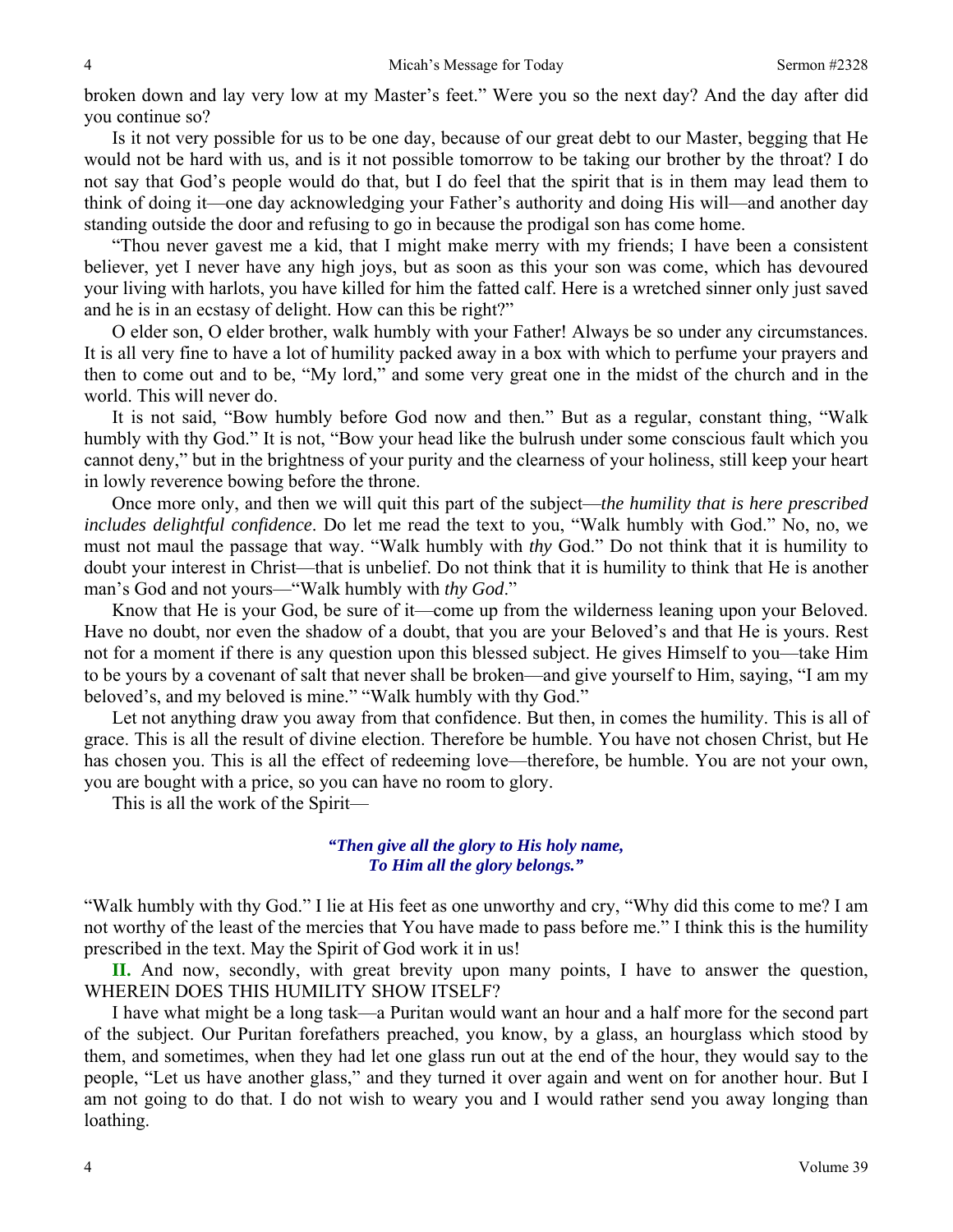Where, then, does this humility show itself? It ought to show itself in every act of life. I would not advise any of you to *try* to be humble, but to *be* humble. As to acting humbly, when a man forces himself to it, that is poor stuff. When a man talks a great deal about his humility—when he is very humble to everybody—he is generally a canting hypocrite. Humility must be in the heart and then it will come out spontaneously as the outflow of life in every act that a man performs.

But now, specially, walk humbly with God *when your graces are strong and vigorous*, when there has been a very clear display of them, when you have been very patient, when you have been very bold, when you have been very prayerful, when the Scriptures have opened themselves up to you—when you have enjoyed a grand season of searching the Word and, especially when the Lord gives you success in His service, when there are more souls than usual brought to Christ, when God has made you a leader among His people, and has laid His hand upon you, and said, "Go in this thy might." Then, "Walk humbly with thy God."

The devil will tell you when you have preached a good sermon—perhaps you will not have preached a good one when he tells you that you have, for he is a great liar—but you may go home wonderfully pleased with a sermon with which God is not pleased, and you may go home wonderfully humble about a sermon that God means to bless. But when there really does seem to be something that the evil one tempts you to glory in, then hear this word, "Walk humbly with thy God."

Next, *when you have a great deal of work to do* and the Lord is calling you to it, then, before you go to it, walk humbly with God. Do you ask, How? By feeling that you are quite unfit for it, for you are unfit in yourself—and by feeling that you have no strength, for you have not any. When you are weak, by acknowledging your weakness, you will grow strong.

Lean hard upon your God, cry to Him in prayer. Do not open your own mouth, but from your heart pray, "Open, Thou, my lips, and my mouth shall speak forth Thy praise." Be intensely subservient to the Spirit of God, yield yourself up to be worked upon by Him, that you may work upon others. Oh, there is such a difference between a sermon preached by our own power and a sermon preached in the power of the Holy Spirit! If you do not feel the difference, my brother, your people will soon find it out.

#### *"Oh, to be nothing, nothing! Only to lie at His feet!"*

Then it is, when walking humbly with our God in service, that He will fill us and make us strong.

Next, walk humbly with God in *all your aims*. When you are seeking after anything, mind what your motive is. Even if it be the best thing, seek it only for God. If any man, or any woman either, tries to work in the Sunday school, or if anyone preaches in the open-air, or in the house of God, with a view of being somebody, with the idea of being thought to be a very admirable, zealous brother or sister, then let this word come into your ear—"Walk humbly with thy God."

There is a word which Jeremiah spoke to Baruch which we need to have said to ourselves sometimes—"Seekest thou great things for thyself? seek them not." You young men of the College, do not always be hunting up big places. Be willing to go to small places to preach the Gospel to poor people. Never mind if the Lord sends you right down to the lowest slum—but go, and let your aim always be this—"I do not desire for myself anything great except the greatest thing of all, that I may glorify God." "Walk humbly with thy God."

You are the kind of man who will be promoted in due time if you are willing to go down. In the true church of Christ, the way to the top is downstairs. Sink yourself into the highest place. I say not this that even in sinking you may think of the rising—think only of your Lord's glory. "Walk humbly with thy God."

Walk humbly with God also *in studying His Word, and in believing His truth*. We have a number of men, nowadays, who are critics of the Bible. The Bible stands bound at their bar, nay, worse than that, it lies on their table to be dissected and they have no feeling of decency towards it. They will cut out its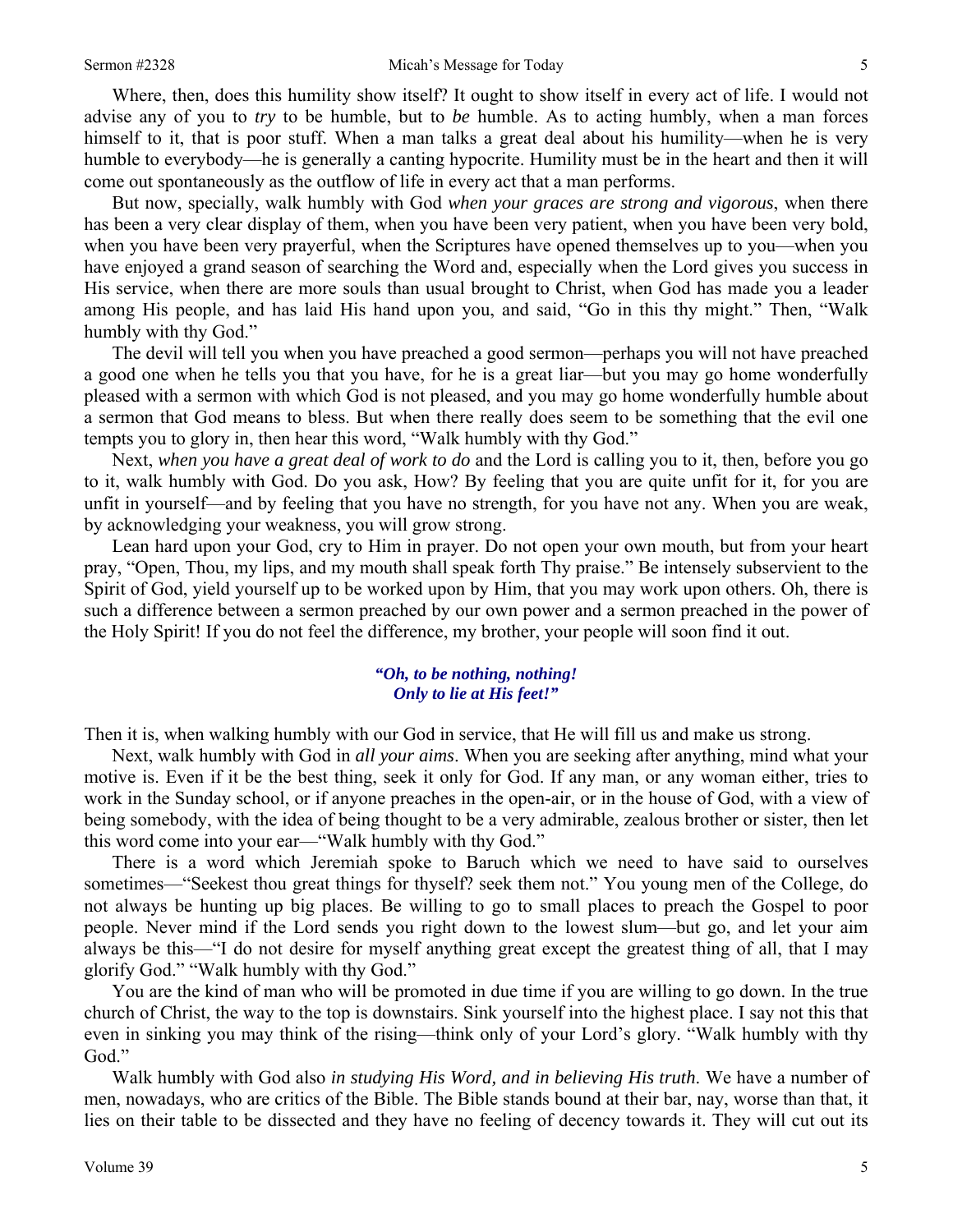very heart. They will rend asunder its tenderest parts, even the precious Song of Solomon, or the beloved apostle's Gospel, or the Book of Apocalypse, is not sacred in their eyes. They shrink from nothing their scalpel, their knife—cuts through everything.

They are the judges of what the Bible ought to be and it is deposed from its throne. God save us from that evil spirit. I desire to always sit at the feet of God in the Scriptures. I do not believe that, from one cover to the other, there is any mistake in it of any sort whatever, either upon natural or physical science, or upon history or anything whatever. I am prepared to believe whatever it says and to take it believing it to be the Word of God, for if it is not all true, it is not worth one solitary penny to me. It may be to the man who is so wise that he can pick out the true from the false, but I am such a fool that I could not do that.

If I do not have a guide here that is infallible, I would as soon guide myself, for I shall have to do so after all. I shall have to be correcting the blunders of my guide perpetually—but I am not qualified to do that and so I am worse off than if I had not any guide at all.

Sit thou down, Reason, and let Faith rise up. If the Lord has said it, let God be true and every man a liar. If science contradicts Scripture, so much the worse for science—the Scripture is true, whatever the theories of men may be. "Ah!" you say, "you are an old-fashioned fogey." Yes, I am. I will not disclaim any compliment which you choose to pass upon me and I will stand or fall by this blessed Book. This was the mighty weapon of the Reformation—it smote the Papacy—and I shall not throw it down, whoever does. Stand thou still, my brother, and listen to the voice of the Lord, and "walk humbly with thy God" as to His truth.

Walk humbly with God, next, *as to mercies received*. You were ill a short while ago and now you are getting well. Do not let pride come in because you feel that you can lift so many pounds. You are getting on in business. You wear a much better coat than you used to come here in, but do not begin to think yourself a mighty fine gentleman.

Now you get into very good society, you say, but do not be ashamed to come to the prayer meeting along with the Lord's poor—and to sit next to one who has not had a new coat for many a day. "Walk humbly with thy God," or else it may be that He will take you down a notch or two, and bring you back to your old poverty—and then what will you say to yourself for your folly?

Next, walk humbly with God *under great trials*. When you are brought very low, do not kick against the pricks. When wave after wave comes, do not begin to complain. That is pride—murmur not, but bow low. Say, "Lord, if You strike me, I deserve more than You lay upon me. You have not dealt with me according to my sin. I accept the chastisement." Let not the rebellious spirit rise when a child is taken away, or when the wife is taken from your bosom, or the husband from the head of the house. Oh, no say, "It is the LORD; let him do what seemeth him good."

And next, walk humbly with God in *your devotions, as between yourself and God* in your chamber. Do you read? Read humbly. Do you pray? Pray humbly. Do you sing? Sing joyfully, but sing humbly. Do take care, when your God and yourself are together, and none besides—that there you show to Him your humble heart with deep humility that it is no more humble than it is.

And then, next, walk humbly *as between yourself and your brethren*. Ask not to be head choir master. Desire not to be the principal man in the church. Be lowly. The best man in the church is the man who is willing to be a doormat for all to wipe their boots on—the brother who does not mind what happens to him at all so long as God is glorified.

I have heard brethren say, "Well, but you must stand up for your dignity." I lost mine a long time ago and I never thought it was worth while to look for it. As to the dignity of the pastor, the dignity of the minister, if we have no dignity of character, the other is a piece of rag. We must try to earn our position in the church of God by being willing to take the lowest place—and if we will do so, our brethren will take care that before long they will say to us, "Go up higher." In your dealings with weak Christians, with feeble Christians, do not always scold. Remember that if you are strong now, you may very soon be as weak as your brethren are.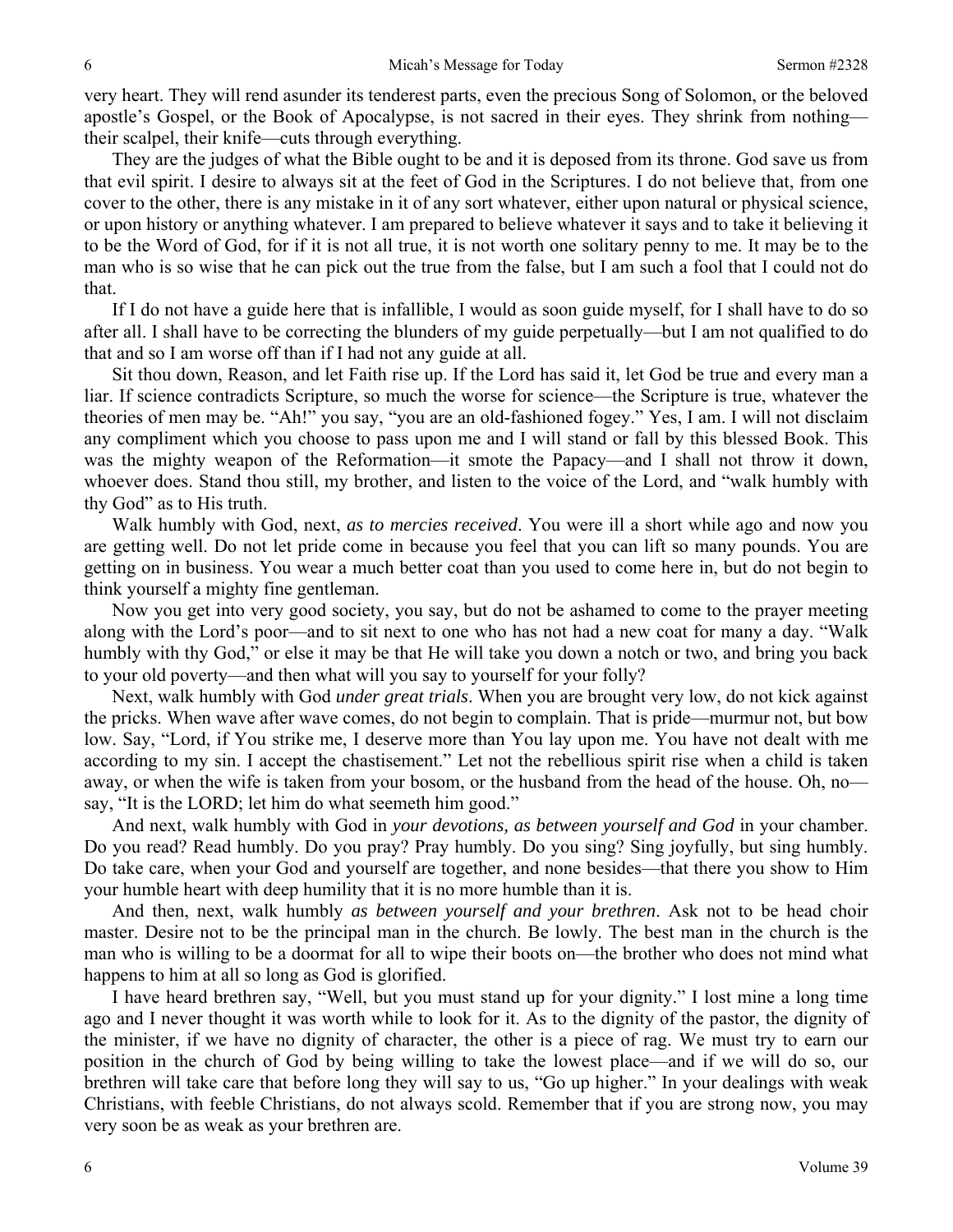And *in dealing with sinners*, "walk humbly with thy God." Do not stand a long way off, as if you loved them so much that distance lent enchantment to the view. Do you not think that, sometimes, we deal with sinners as if we would like to pluck them from the burning if there were a pair of tongs handy, but we do not care to do it if our own dainty fingers would be smutted by the brands? Ah, beloved, we must come down from all lofty places, and feel a deep and tender pity towards the lost, and so walk humbly with God!

Now, I have not time to go through all this subject *as to your circumstances*. If you are poor, if you are obscure, do not be pining after a higher place—walk humbly with your God, take what He gives you. In looking back, rejoice in all His mercy and walk humbly at the recollection of all your stumbling. In looking forward, anticipate the future with delight, but do not be proudly imagining how great you will yet be made. "Walk humbly with thy God."

In all your thoughts of holy things, be humble. Thoughts of God should lay you low, thoughts of Christ should bring you to His feet, thoughts of the Holy Ghost should make you grieve for having vexed Him. Thoughts of every covenant blessing should make you wonder that such privileges ever came to you. Thoughts of heaven should make you marvel that you should ever be found among the seraphim. Thoughts of hell should make you humble,—

#### *"For were it not for grace divine, That fate so dreadful had been thine."*

Oh, brethren, may the Lord help us to walk humbly with God! This will keep us right. True humility is thinking rightly of yourself, not meanly. When you have found out what you really are, you will be humble, for you are nothing to boast of. To be humble will make you safe. To be humble will make you happy. To be humble will make music in your heart when you go to bed. To be humble here will make you wake up in the likeness of your Master by and by. The Lord bless this word, for Jesus' sake! Amen.

#### **EXPOSITION BY C. H. SPURGEON**

#### *MICAH 6*

#### **Verse 1.** *Hear ye now what the LORD saith;*

And yet some doubt the infallible Inspiration of Scripture. I would commence every reading of the Scripture with such a word of admonition as this—"Hear ye now what the LORD saith." That is what the prophet said, but God spake by the prophet—"Hear ye now what the LORD saith."

**1.** *Arise, contend thou before the mountains, and let the hills hear thy voice.* 

As men were hardened and turned away their ears, the prophet was bidden to speak to the mountains, those mountains which had been disfigured with the shrines of idols, with altars on every high hill, or perhaps, those higher hills that were never cultivated and that remained untouched by the defiling hands of men. God makes an appeal to these ancient things.

**2.** *Hear ye, O mountains, the LORD'S controversy, and ye strong foundations of the earth: for the LORD has a controversy with his people, and he will plead with Israel.* 

It was amazing condescension on God's part that He should deign to come as a defendant before the august court of the mountains and in the presence of the deep foundations of the earth. It is a noble conception—in poetry most excellent—in grandeur, worthy of God. He made His appeal to the ancient hills to hear His pleading while He condescended to argue and ask His people why they had rejected their God and turned aside to idols.

Then He pleaded with Israel.

**3.** *O my people, what have I done unto thee?* 

"What but good, what but mercy, have I done unto you?"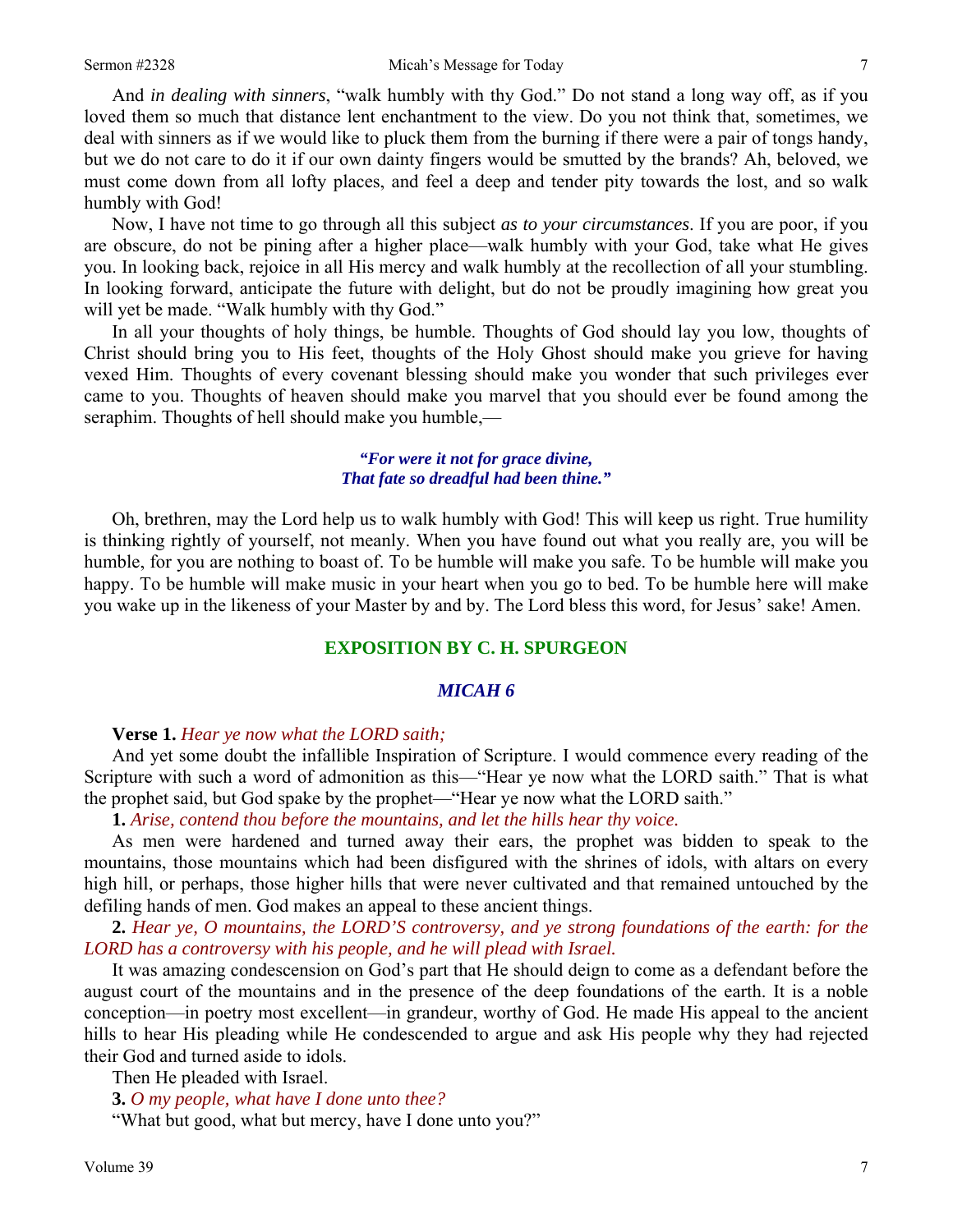### **3.** *And wherein have I wearied thee? testify against me.*

He asks them to give any reason whatever why they had turned away from Him. Beloved friends, have any of you, who are the people of God, grown cold in your love to Him? Are you neglecting the service of the Most High? Are you beginning to trust in an arm of flesh? Are you seeking your pleasures in the world? Have you lost the love of your espousal, your first love to your Blessed Lord?

Then hear Him plead with you. Be not as Israel was, but let the Lord speak to you rather than to the hills—"What have I done unto thee? and wherein have I wearied thee? testify against me." O Lord, we have nothing to testify against You! We have very much to testify for You and we blush to think that we have not done so oftener. Oh, that we had felt more love to You and had borne a bolder and more consistent testimony to Your love, Your grace, Your faithfulness!

### **4.** *For I brought thee up out of the land of Egypt and redeemed thee out of the house of servants; and I sent before thee Moses, Aaron, and Miriam.*

God constantly refers to Israel's coming out of Egypt—on every great occasion He begins, "I am the LORD thy God, which have brought thee out of the land of Egypt, out of the house of bondage." And to His people, the Lord still says, "I brought thee up out of the land of Egypt, and redeemed thee out of the house of slavery." Is it not so?

Do we not still delight in His redeeming work, in the sprinkling of the blood of the Paschal Lamb, and in the high hand and outstretched arm with which the Lord delivered us from the bondage of our sin? Remember that you also were a bond-man. Forget not who bought you and with what price. Remember who delivered you and led you out with mighty power. Remember this and let your cold love burn up again, and let your indifference turn to enthusiasm. O Lord, revive Your people!

The Lord further says to His people, "I sent before thee Moses (the lawgiver), Aaron (the priest), and Miriam (the prophetess)." One to teach you, another to plead for you, and to sacrifice for you, and the third to sing for you, to sing your song of gladness at the Red Sea. God has given to His people many ministries in divers forms—and they are all concentrated in His Son, who is everything to us. Oh, by the greatness of His gifts to us, let us come back to our former love to Him, and to something more than that!

### **5.** *O my people, remember now what Balak king of Moab consulted, and what Balaam the son of Beor answered him from Shittim unto Gilgal; that ye may know the righteousness of the LORD.*

Balak endeavored to get Balaam to curse the people of God, but they could not be overcome by human power. He sought to destroy them by superhuman agency, but Balaam's curses turned to blessings. God would not permit the false prophet to curse Israel and He has in our case turned the curse of the great adversary into a blessing. He has delivered us and our trials have strengthened us and taught us more of God. Will we not remember this?

Shittim was the last encampment on the further side of Jordan. Gilgal was the first in the promised land—therefore they are united here with God's righteousnesses to His people, for the word is in the plural. It is a remarkable idiom—"That you may know the righteousnesses of the LORD." He is righteous always, in every way, towards everything and under every aspect.

I wish we knew this, for sometimes we begin to think that He deals harshly with us. When we are severely tried, we begin to doubt the righteousness of the Lord. Remember all that He has done to you from the first day to the last, "that you may know the righteousness of the LORD."

Now the plaintiff takes up the case, but he, too, turns defendant, and asks what he can do to bring about a reconciliation.

**6-7.** *Wherewith shall I come before the LORD, and bow myself before the high God? shall I come before him with burnt offerings, with calves of a year old? Will the LORD be pleased with thousands of rams, or with ten thousands of rivers of oil? shall I give my firstborn for my transgression, the fruit of my body for the sin of my soul?* 

The people will give God everything but what He wants. They begin, you see, by saying that they will bring burnt offerings—they are ready to do that. The axe shall fall upon the head of numberless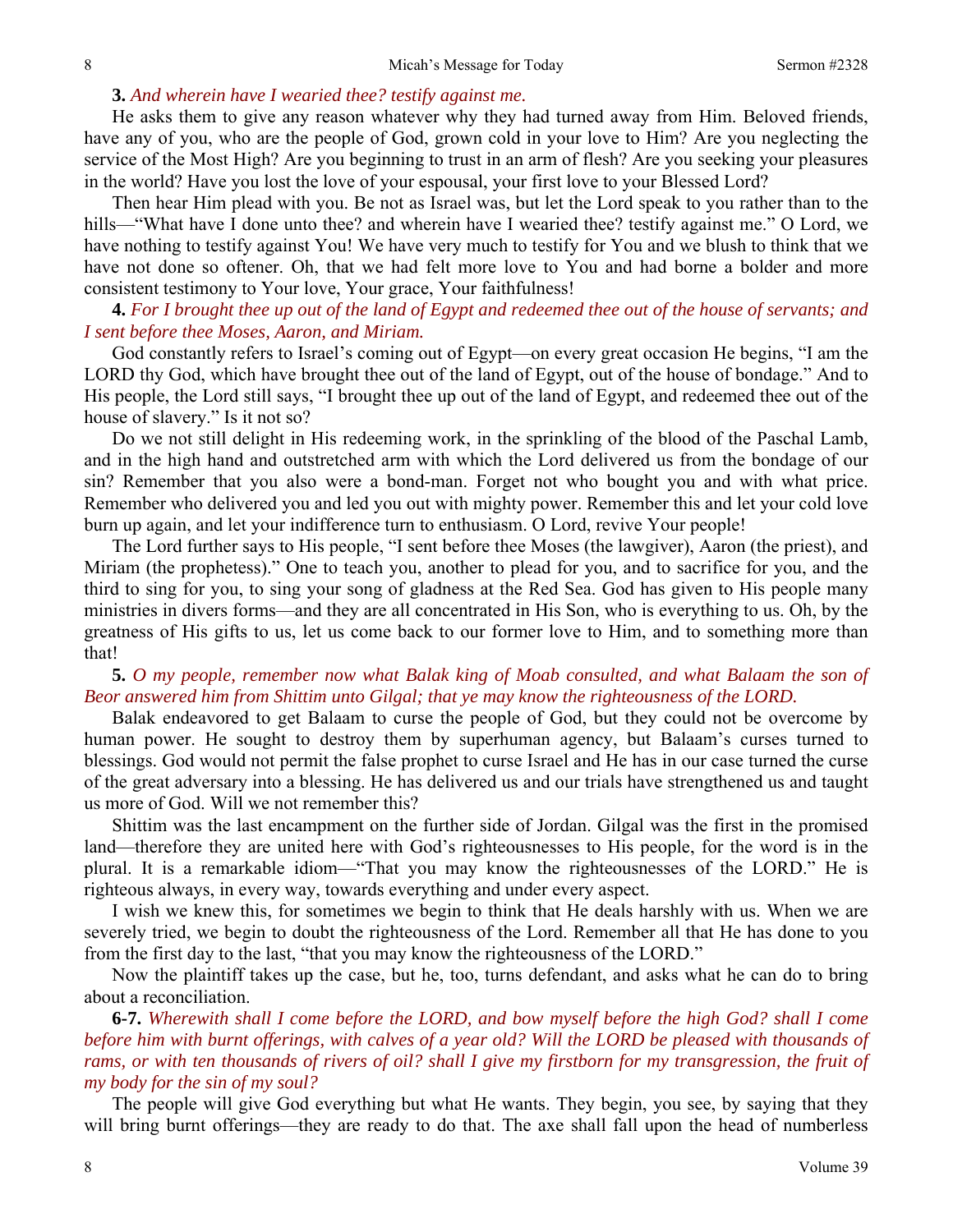young bullocks, such as God demanded under the law. The people are ready enough for that sacrifice and as for rams, they will shed their blood by thousands. If oil is wanted for the meat offering, rivers of it shall flow. When they have offered what God would have, they offer what He would not have—what God abhorred and loathed—for they offered to give their firstborn for their transgressions.

They insulted JEHOVAH with the sacrifices of Moloch, with human slaughter, offering their children to obtain atonement for their sins. They were willing to go even to that length, and to do anything but what God wants. And men will still give to God anything but what He asks for—majestic edifices, gorgeous services, ecstatic music, gold and silver—anything but what the Lord demands. Here is God's answer:

### **8.** *He hath shewed thee, O man, what is good; and what doth the LORD require of thee, but to do justly, and to love mercy, and to walk humbly with thy God?*

It was a spiritual worship that the Lord required—not externals, not outward gifts—but the heart. If you will bring an offering, bring yourself—there is no other gift that the Lord so much desires.

The prophet mentions three things that the Lord required of His people—"To do justly"—here are the equities of life. "To love mercy"—here are the kindnesses of life which are to be rendered cheerfully. The prophet does not say, "to do mercy," but to "love" it, to take a delight in it, to find great pleasure in the forgiveness of injuries, in the helping of the poor, in the cheering of the sick, in the teaching of the ignorant, in the winning back of sinners to the ways of God. "And to walk humbly with thy God."

These are the things which please Him. And when we are in Christ and He becomes our righteousness, these are the sacrifices with which God is well-pleased. They make an offering of a sweet smell, a holy incense which we may present before Him. Talk no more of your outward ordinances, your will-worship, with abundance of music, or human eloquence and learning, and what-not. These things do not delight the Lord—no offering is acceptable unless the outward conduct shows that the heart is right with Him.

**9.** *The LORD'S voice cries unto the city, and the man of wisdom shall see thy name: hear ye the rod, and who hath appointed it.* 

God's voice to His people is often uttered by means of their affliction—"Hear ye the rod." He wishes us to understand that judgments and calamities are His voice crying to the city. Oh, that we were men of wisdom, that we would hear what God has to say! Alas! Israel did not hear and Judah would not listen, even to God's own voice!

### **10.** *Are there yet the treasures of wickedness in the house of the wicked, and the scant measure that is abominable?*

Here He comes to practical details. In Micah's day, men had grown rich by oppression, by a want of justice—they had wronged their fellow men—and God asked them whether they expected to be pleasing to Him when their houses were full of treasure which they had virtually stolen by giving scant measure and short weight.

God condescends even to point out these minute particulars of moral conduct and so should His servants do. It is not for us, His ministers, to be soaring into the clouds, to astonish you with the grandeur of our thoughts and words—but to come to your shops, to look at your bushel-measures and your pecks, your yardsticks and your weights.

**11-12.** *Shall I count them pure with the wicked balances, and with the bag of deceitful weights? For the rich men thereof are full of violence, and the inhabitants thereof have spoken lies, and their tongue is deceitful in their mouths.* 

They were, I suppose, very much what Orientals are still. You cannot trade with them without having need of more than two eyes. Their price has to be beaten down, their quantities must be counted. God would not have His people like this. He says nothing about the Moabites or the Babylonians doing this, but for His people to do it was very grievous to Him.

**13.** *Therefore also will I make thee sick in smiting thee, in making thee desolate because of thy sins.*